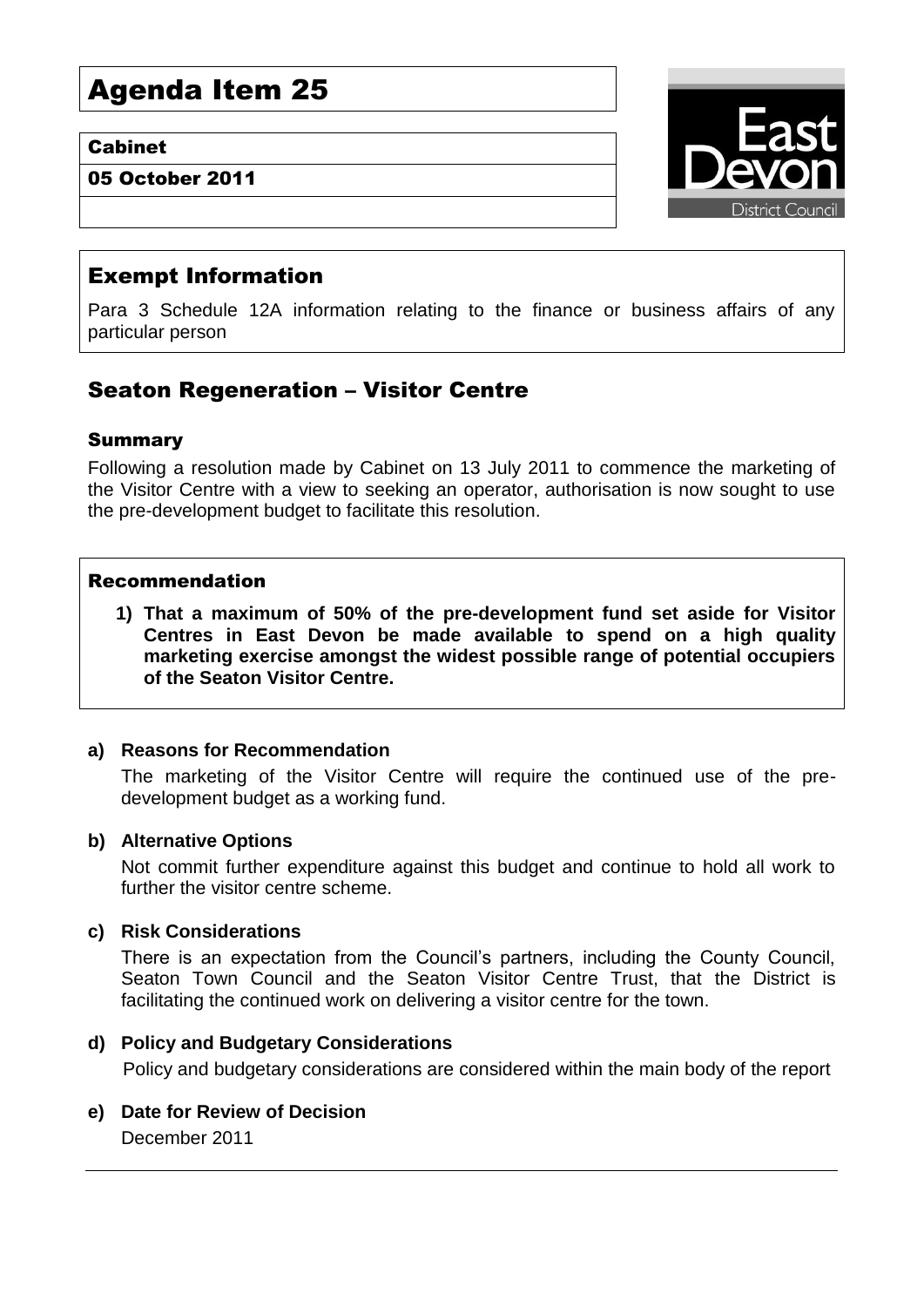## 1.0 Seaton Visitor Centre

- 1.1 A detailed update on the Visitor Centre was provided to Cabinet at its meeting held on 13 July 2011 and an extract from that report is attached at Appendix 1.
- 1.2 Since 2005, a pre-development fund has provided the majority of up front project work on the visitor centre scheme. This fund was originally funded by SWRDA in the sum of £100,000 and match funded by East Devon District Council, Devon County Council, Exmouth Town Council, Seaton Town Council and the Environment Agency. Expenditure to date has included the payment of consultants to assist with project development. The District Council's contribution to this fund over this time has totalled £60,000. (This is in addition to other funding and staff resource contributed over the lifetime of the project).
- 1.3 Until recently, the budget was held by Exmouth & Seaton Interpretation Centre Board (E&SIC), but is now held by East Devon District Council.
- 1.4 The E&SIC Board dissolved itself in the Summer of 2010, and authorisation is now sought for the Finance Department to release the funding to continue predevelopment work on the scheme.
- 1.5 The remaining balance of the fund is £60,681.44.
- 1.6 It is proposed that expenditure of up to 50% of this budget is used to facilitate the work required to bring the visitor centre opportunity to the market. The marketing exercise needs to be robust and professional to ensure maximum experience amongst a range of potential occupiers.

#### Legal Implications

Any marketing exercise subject to the recommended funding should be carried out in compliance with the Council's contract standing orders.

#### Financial Implications

The financial implications are included in the report. The £60,681 is held as part of the General Fund balance.

#### Appendices Attached

Appendix 1 – Extract from Seaton Regeneration Update Report to Cabinet 13 July 2011Cabinet

05 October 2011

Donna Best Principal Estates Surveyor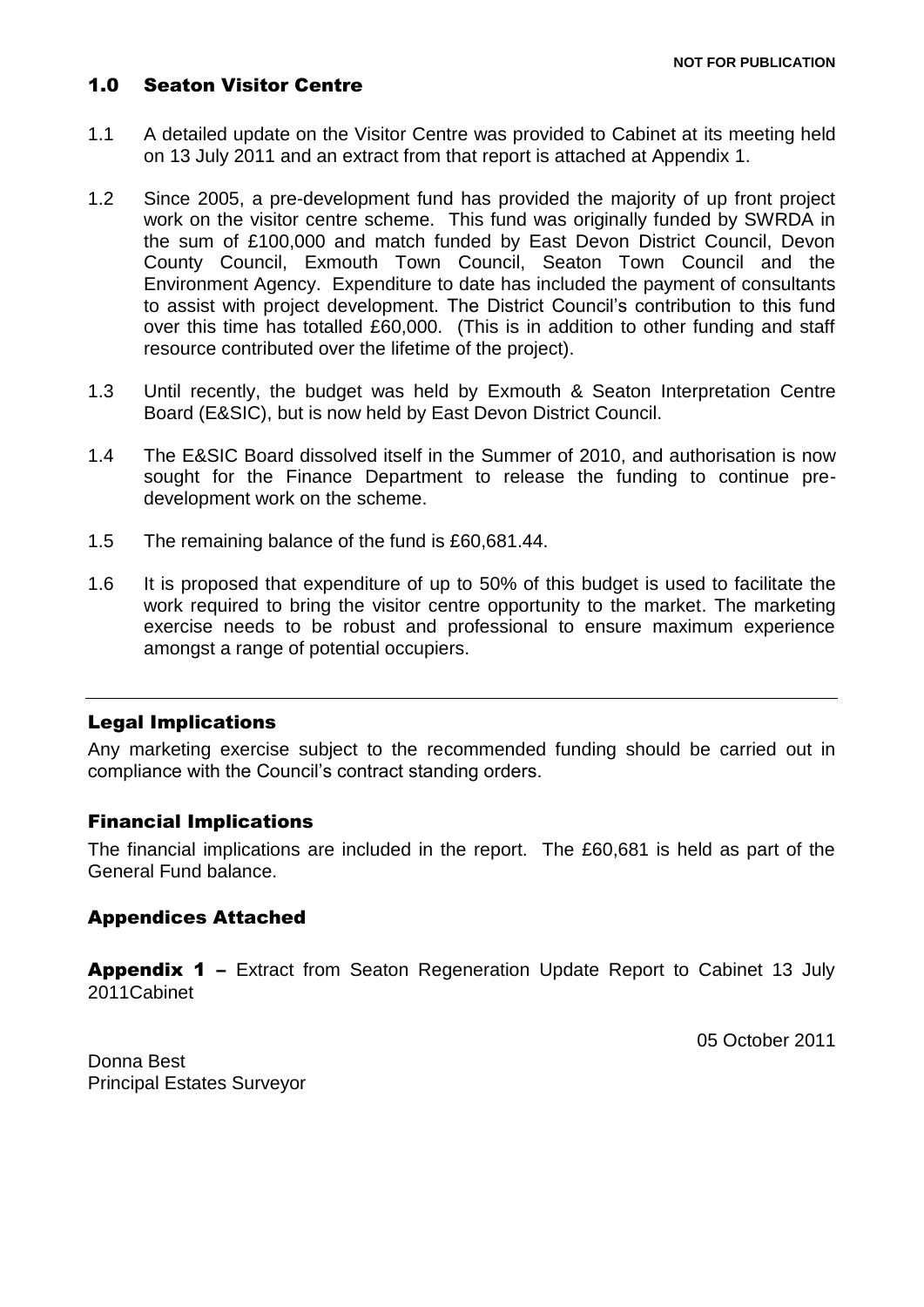#### **Appendix 1 Seaton Visitor Centre Extract from Seaton Regeneration Update report to Cabinet 13 July 2011**

#### **"3.0 Seaton Visitor Centre**

- 3.1 Members will be aware that the Seaton Visitor Centre project has suffered a number of setbacks since the time the idea was conceived some 10 years ago. Most recently, SWERDA pulled out of a funding commitment of £1.25 million and in November 2009, the project was advised that the £1million bid against CABE's Seachange scheme had failed. In early 2010, the Visitor Centre Project Manager resigned and by the summer, the Exmouth & Seaton Interpretation Centre Board, which had been envisaged as the Visitor Centre operator, was dissolved.
- 3.2 However, the community of Seaton and its partners, have not lost sight of their vision to develop a vision for the town that has natural heritage at its heart, central to which, is the desire to create a permanent centre that celebrates the natural wealth of the area.
- 3.3 Believing that the natural assets of the town hold the key to its regeneration, both the Council and Devon County Council have committed a total of £2.3 million toward the design and construction of the visitor centre. A great deal of progress has been made in the last 12 months: A planning application, based on funding commitments of the Council and Devon County of £2.3 million, was submitted in September 2010 and received a positive response subject to the Planning Authority being satisfied of the building's sustainability credentials. A mechanical and engineering contractor is currently working on this aspect of the building design, with a view to obtaining a BREEAM rating of 'Very Good'. It is due to be constructed through 2011 and 2012, with a 'soft' opening in 2012 prior to being fully open to the public in Spring 2013.
- 3.3 In the meantime, independent advice has been sought on alternative suitable operator models and a Client Advisory Group formed to support the Council in the delivery of the project.
- 3.4 The Client Advisory Group (CAG) consists of a number of partners including representation from the Council's Portfolio Holder Economy Devon County's and the Council's Countryside teams, the Seaton Visitor Centre Trust, the World Heritage Jurassic Coast Team, Consultant advisor Doug Hulyer and building project managers Ward Williams. Working in partnership, the CAG have not only looked at potential operator models over the last 6 months, but have also consolidated the overall vision into one document, the 'Natural Seaton' Concept.
- 3.5 The document introduces the idea that the CAG is an embryonic Natural Seaton Partnership and it is proposed that this Partnership might be formalised at some stage in the future to take forward the vision.
- 3.6 The CAG has agreed a schedule of operator requirements for the Centre. A copy is attached at Appendix 1 of the Natural Seaton document. Members will note that the expectation is that the visitor centre will require no revenue subsidy. The Council has of course already agreed a funding commitment of £1.83 million, donation of land to the scheme, and significant staffing and revenue resource to work towards project delivery.